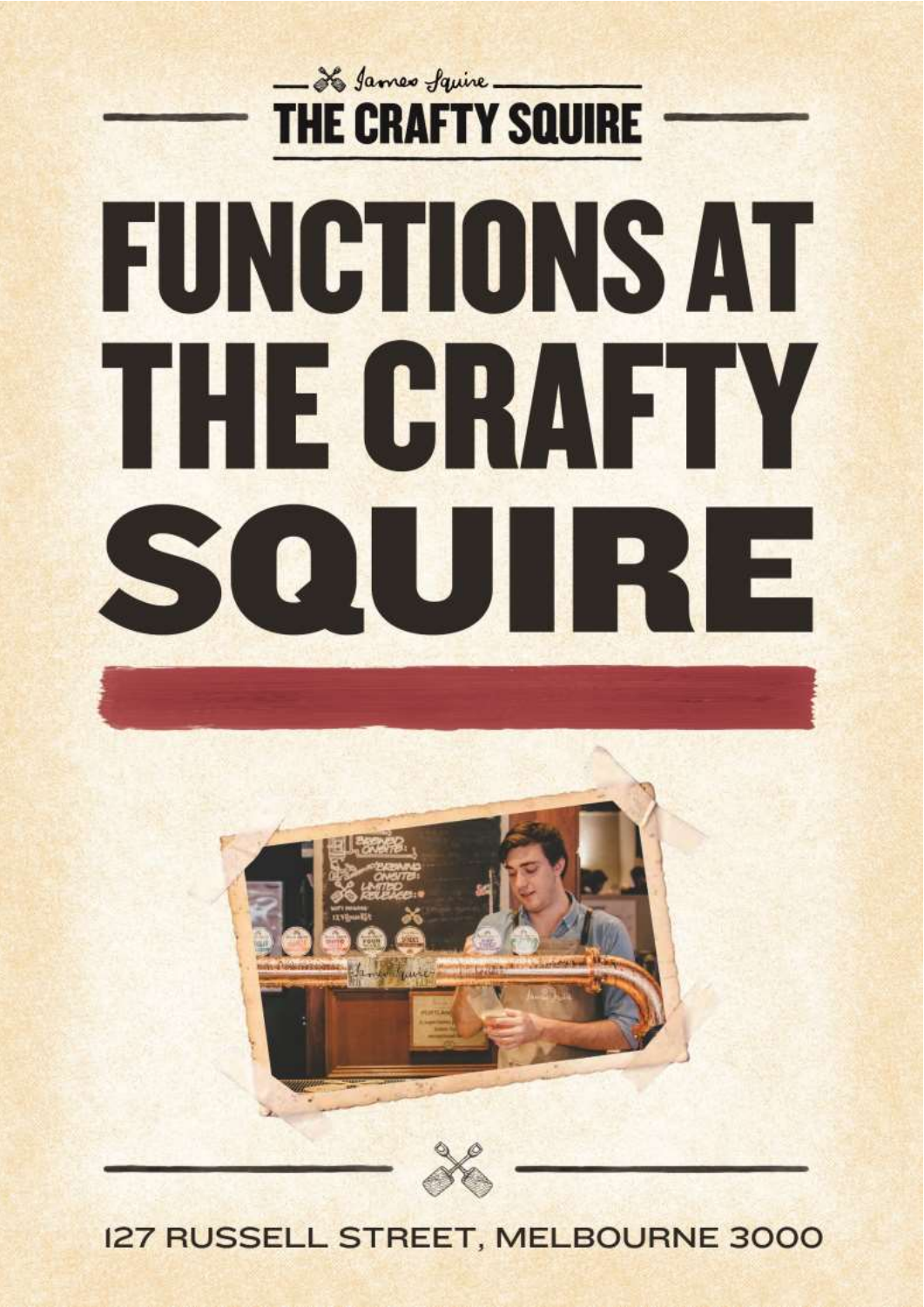# **FUNCTIONS AT**



**127 Russell Street Melbourne 3000**

**9810 0064** *[www.thecraftysquire.com.au](http://www.thecraftysquire.com.au/)*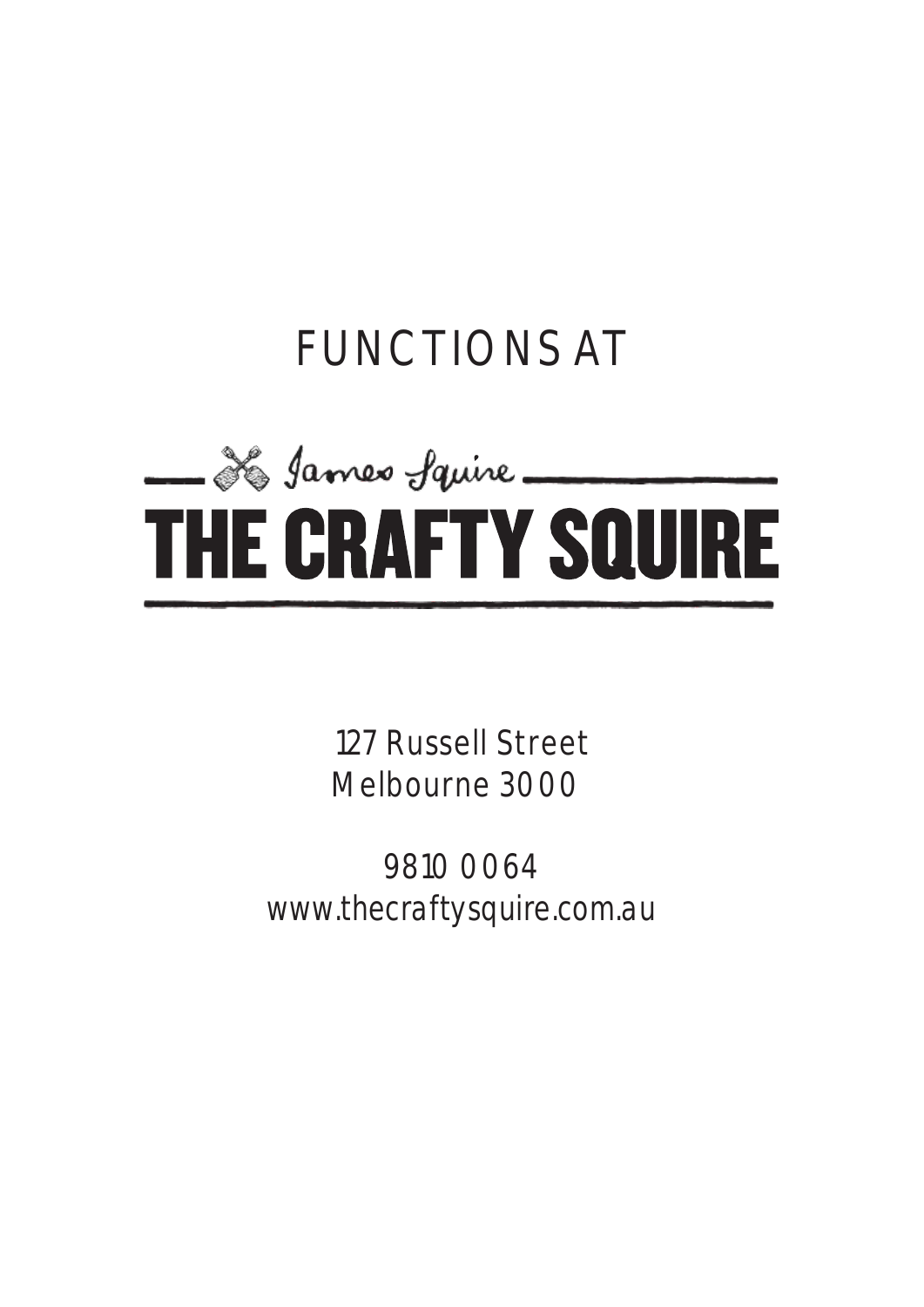# GROUND FLOOR



CRAFTY BAR





# BREWERY LOUNGE





# **SQUIRE'S ROOM**

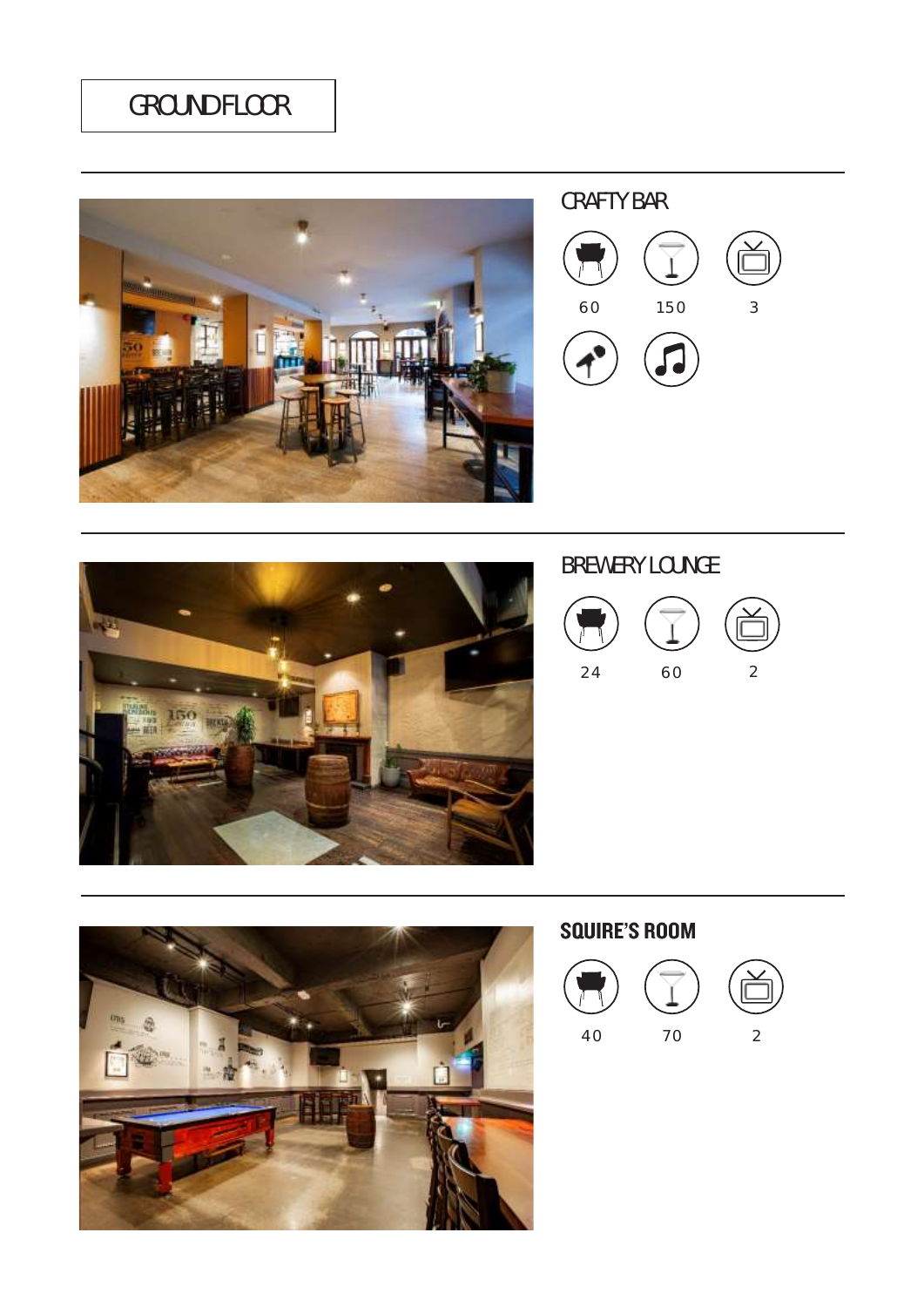# CRAFTY KITCHEN

Featuring polished floorboards, versatile banquette seating and a large private bar the Crafty Kitchen on Level One is a contemporary and stylish space that's perfect for your next cocktail party or seated event.



# HOP TERRACE

Come and immerse yourself in our rooftop Hop Terrace in the heart of the CBD. Flooded with natural light, the Terrace features exposed beams, beautiful stripped back brickwork, and festoon string lighting. With heaters for those colder nights and large flat screen TV's, the Terrace is the perfect year-round location for your next semiprivate or exclusive event.



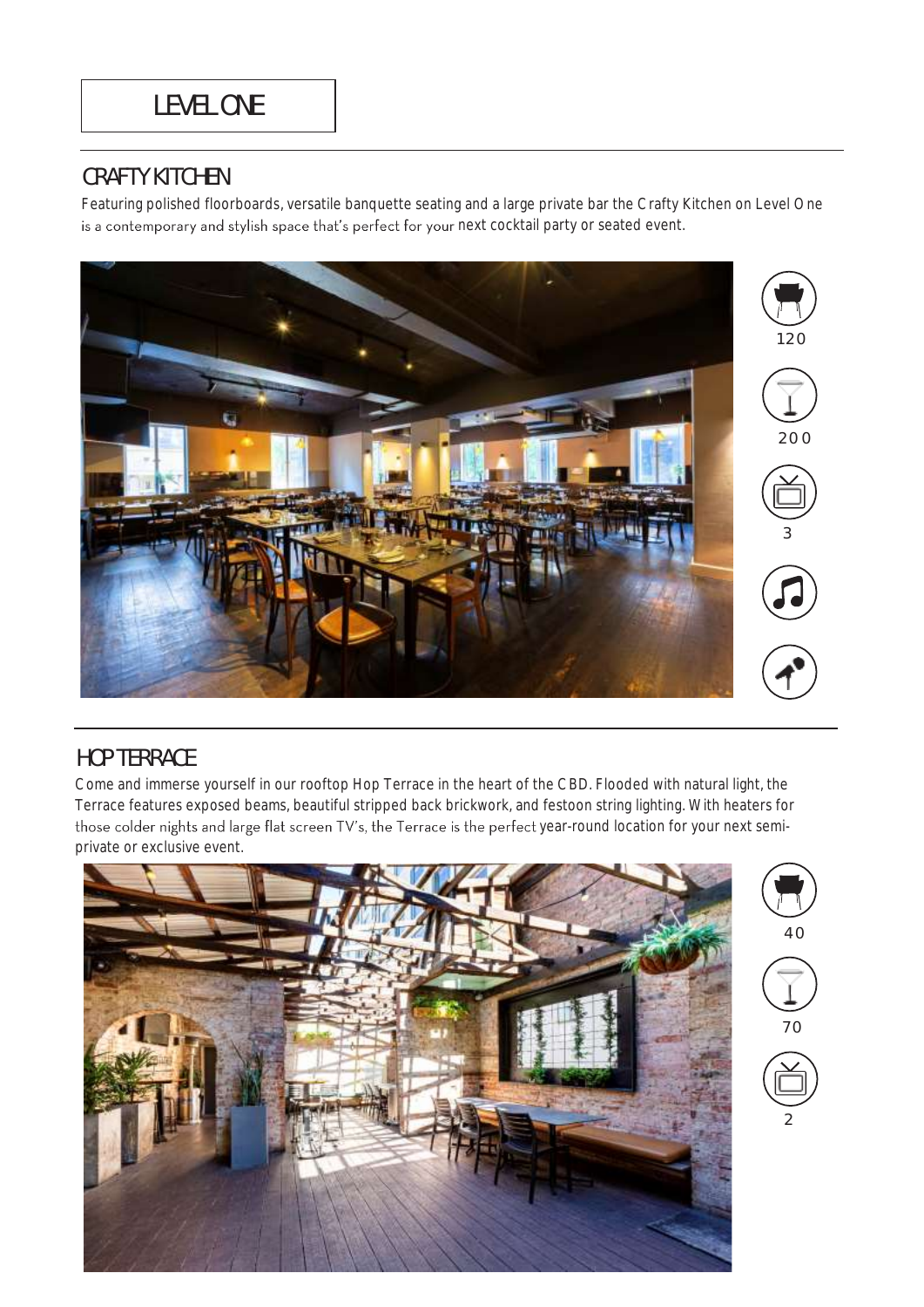# LEVEL ONE





30 60 1



### LAGER LOUNGE





# COPPER CORNER

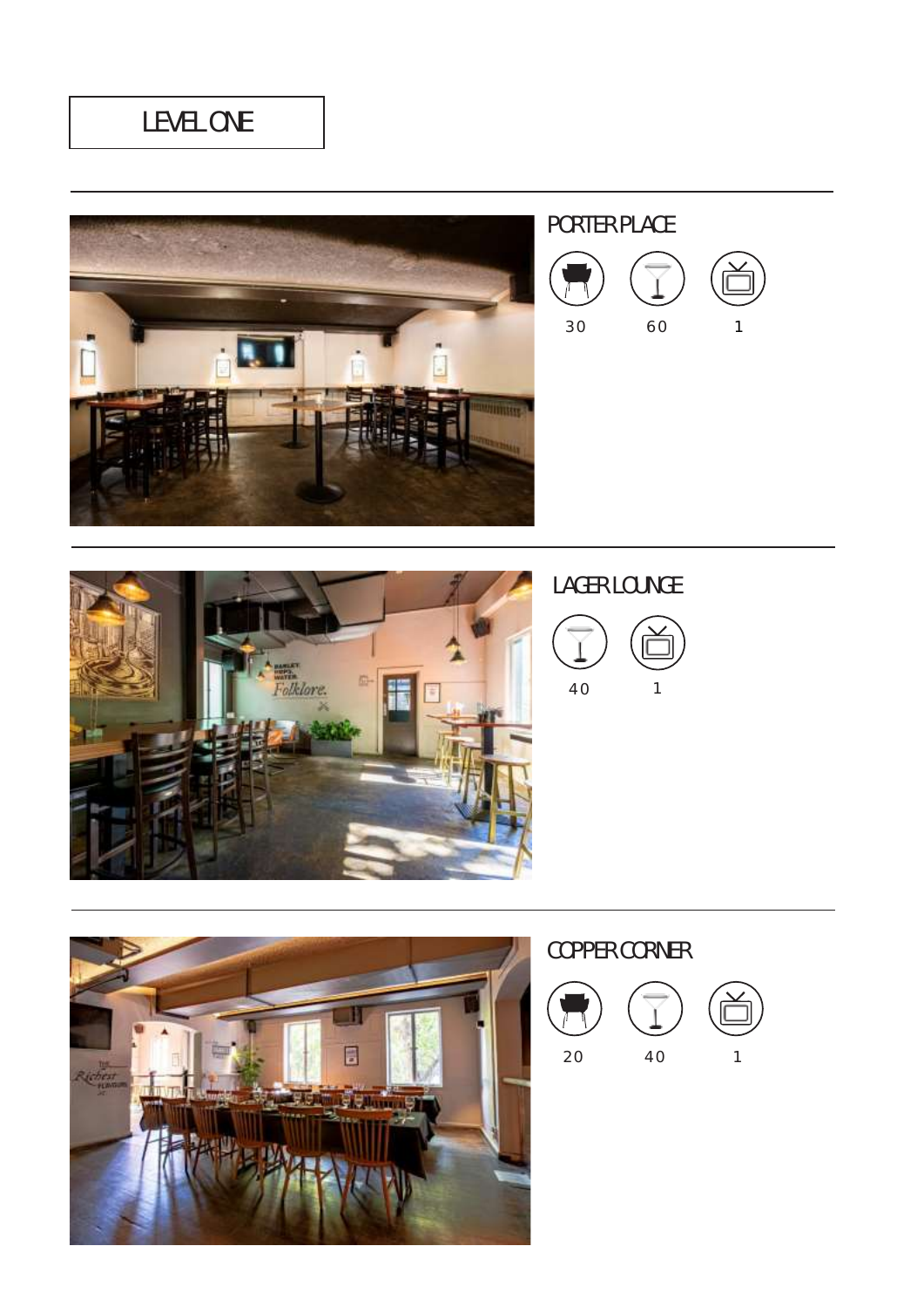# CANAPE PACKAGES

| 6 canapés (3 hot, 3 cold)  | 30pp |
|----------------------------|------|
| 8 canapés (4 hot, 4 cold)  | 40pp |
| 10 canapés (5 hot, 5 cold) | 50pp |

#### **COLD**

**Australian oyster, natural, native mignonette (GF) (DF) Tasmanian smoked salmon blini, dill cream & caviar Rare kangaroo crostini, bush tomato relish (DFO) Tomato & bocconcini bruschetta, basil (V) Great Ocean Road duck pancakes, BBQ sauce Berry Creek blue cheese, semi-dried tomato tartlet (V) Rice paper rolls with hot sour namjum dressing**

#### **HOT**

**Little beef pies, ketchup house-made sausage rolls, pork, fennel, parmesan & tomato chutney Crispy pork dumpling, tomato, chili & sesame dipper Veg dumpling, tomato chilli & sesame dipper (V) Spiced chicken skewers, tahini yoghurt & fresh mint (GF)(DFO) Quandong & chilli glazed beef skewers, chimichurri (GF)(DF) Native spiced calamari, pepper berry mayo (GF)(DF) Chicken Parma balls Vegetable pakora, wild river mint yoghurt (VG)(GFO)**

**DESSERT 5 each Mini lemon tarts, anise myrtle Chocolate brownies, wattle seed Chocolate & vanilla ice cream sandwiches (VG)**

**GRAZING 9 each Little Prawn rolls, sweet brioche Pulled pork sliders, pickle, smokey BBQ sauce Golden ale battered fish & chips, lemon, tartare sauce Little Caesar salads, parmesan & bacon**

# PLATTER MENU

#### 30 pieces per platter

| Beef pies, ketchup                                                         | 70 |    |
|----------------------------------------------------------------------------|----|----|
| House-made sausage rolls, smoky ketchup                                    | 70 |    |
| Pork and cabbage dim sims                                                  | 70 |    |
| Curried vegetable samosas, sweet chili sauce (V)                           | 60 |    |
| Mini vegetable spring rolls, soy dressing $(V)$                            | 60 |    |
| Native spiced calamari, pepper berry mayo (DF) (GF)                        |    | 70 |
| Selection of dips & olives, toasted bread (V)                              |    | 60 |
| Yarra valley cheese selection, dried fruits, quince paste and toast (V) 70 |    |    |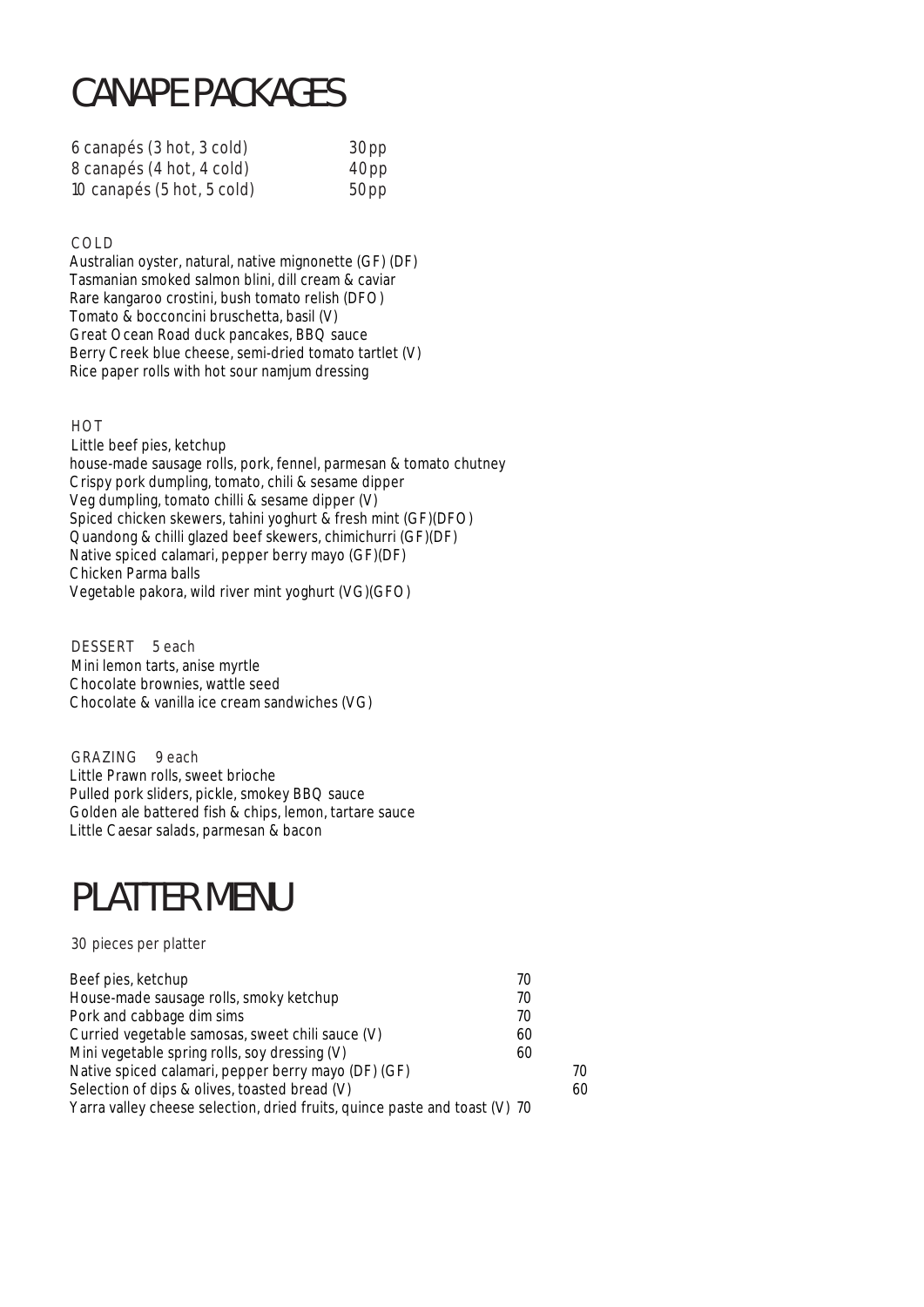# SET MENU

**TWO COURSES 50pp THREE COURSES 65pp FOUR COURSES 79pp**

Our set menu is designed to be served 'family style' shared in the centre of the table to evoke *conversation and offer more choices for you and your guests. Individually plated meals served in the traditional style are available for an additional \$5 dollars per person, per course.*

**ENTRÉE** To share

**Selection of dips & olives, toasted bread (VG) Native spiced calamari, lemon, dill, pepper berry mayo (GF) Saganaki, spiced apricot jam, Wattle seed lavosh (V) (GFO) Crafty fried chicken, chipotle mayo, pickles**

**MAINS -** Choose 3 of the following including 1 vegetarian option:

**Crunchy zesty charred cucumber salad, ricotta, seeds, nuts, honey (VGO) Market fish, grilled lemon, seasonal sides -** *talk to your function coordinator about this season's selection* **(GFO)(DFO) 300gm Rump, seasonal sides, chimichurri (GFO)(DFO) Gnocchi, olives, zucchini, saltbush, goat chevre, truffle oil, verjuice (GF)(VGO) Pork belly, pumpkin puree, madeira jus, crackle**

**DESSERTS -** 3 of the following:

**Chocolate tart, 75% dark chocolate & raspberry sorbet Bread & butter pudding, caramel sauce & vanilla ice cream Coconut pannacotta, candied pineapple and ginger (GFO) (VGO)**

**ADD CHEESE**  Yarra Valley cheese, fruit, quince, crackers

Please note our menus are subject to seasonal changes, please speak to a member of our functions team for further information.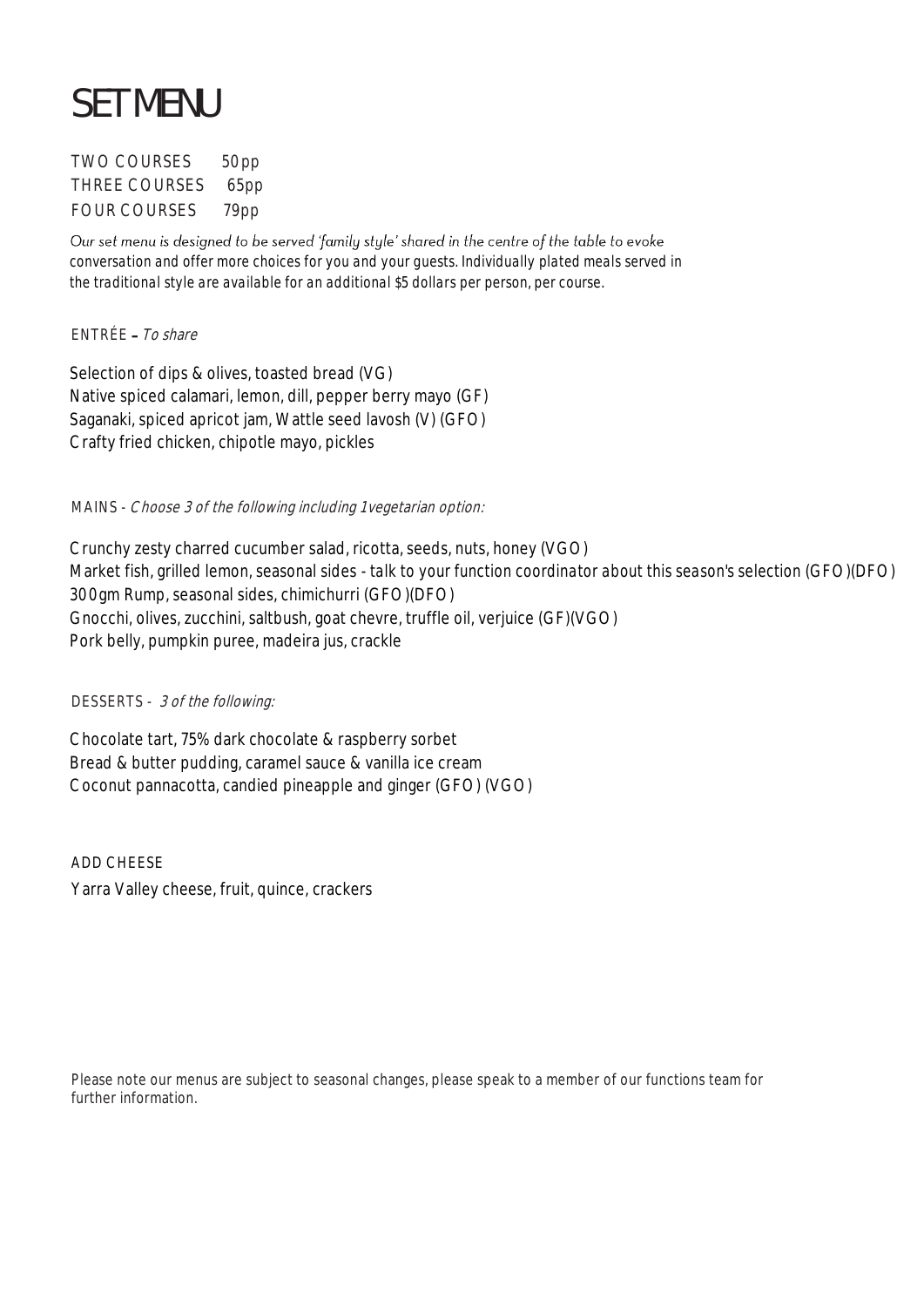# BEVERAGE PACKAGES

| <b>DURATION</b> | STANDARD | PREMIUM | DELUXE. |
|-----------------|----------|---------|---------|
| 2 HOURS         | \$45pp   | \$55pp  | \$65pp  |
| 3 HOURS         | \$55pp   | \$65pp  | \$75pp  |
| 4 HOURS         | \$65pp   | \$75pp  | \$85pp  |

### **Standard Package**

#### **SPARKLING**

Edge of the World Sparkling Cuvée - SE Australia **WHITE** Edge of the World Sauvignon Blanc - SE Australia **ROSE** Edge of the World Rose -- SE Australia **RED** Edge of the World Cabernet Shiraz - SE Australia **TAP BEER AND CIDER** Selected James Squire Range **BOTTLED BEER**

James Boag's Premium Light

### **Premium Package**

**SPARKLING**

Edge of the World Sparkling Cuvée - SE Australia Aurelia Prosecco -- SE Australia **WHITE** Edge of the World Sauvignon Blanc - SE Australia Circa 1858 Chardonnay -- Central Ranges NSW Tempus Two Silver Series Pinot Gris - SE Australia **ROSE** Edge of the World Rose -- SE Australia

**RED**

Edge of the World Cabernet Shiraz - SE Australia Guilty by Association Pinot Noir -Adelaide hills Wynns Gables Cabernet Sauvignon - Coonawarra SA **TAP BEER AND CIDER**

Selected James Squire Range **BOTTLED BEER**

James Boag's Premium Light

### **Deluxe Package**

**SPARKLING** Madame Coco Brut NV - Aude Valley, France

#### **WHITE**

Pikorua Marlborough Sauv Blanc -- Marlborough, NZ Road to Enlightenment Riesling - Clare Valley, SA II Villagio Organic Pinot Grigio DOC - Veneto, Italy

### **ROSÉ**

Marquis De Pennauiter -- Languedoc-Roussillon, France

**RED** Drake Shiraz -- Heathcote, VIC Apostrophe 'Possessive Reds' GSM - Frankland River, WA

#### **JAMES SQUIRE TAP BEER AND CIDER**

150 Lashes Pale Mid River Pale Ale The Swindler Summer Ale The Chancer Golden Ale Nine Tails Amber Ale Four Wives Pilsener Hop Thief American Pale Ale Jack of Spades Porter Limited Release Brews House Brews **CIDER** Orchard Crush Apple **BOTTLED BEER** James Boag's Premium Light

Please note our packages are subject to seasonal changes, please speak to a member of our functions team for further information.